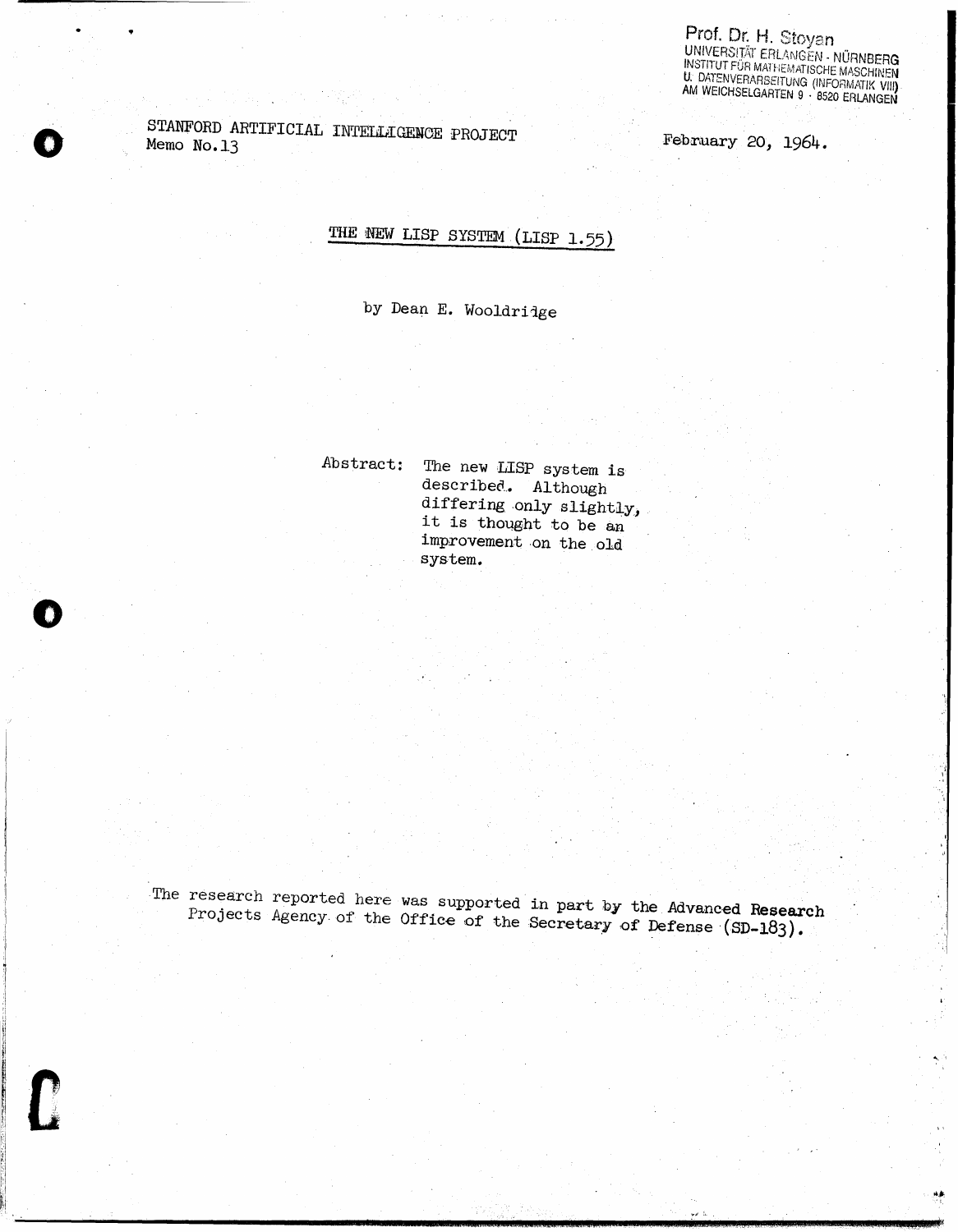# THE NEW LISP SYSTEM (LISP 1.55)

The new LISP system (LISP 1.55) differs somewhat from the old system, but. only in (generally) inessential details. It is hoped that the changes will be widely hailed as improvements.

#### Verbos and the Garbage Collector

The garbage collector now prints its message in a single-spaced format; thus, the amount of paper generated by a program with many cons'es is substantially less than formerly. Furthermore, the garbage collector printout may be suspended by executing verbos (NIL]; and the printout may be reinstated by executing verbos  $[X]$ .

#### Flap Trap

o

o

o

Every now and then a state of affairs known as floating-point trap occurs - this results when a floating-point arithmetic instruction generates a number whose exponent is too large in magnitude for the eight-bit field reserved for it. When this trap occurs and the offending exponent is negative, the obvious thing to do is to call the result zero. The old system, however, simply printed out a "flap trap" error message and went on to the next part of the program. The new system stores a floating-point zero in the accumulator when an underflow occurs. (There has, as yet, been no request to have "infinity" stored in the accumulator when an overflow occurs.)

#### Time, et al.

The original LISP system (c 1958) had the unfortunate habit of printing, when. evalquote was entered or exited (at the beginning of a packet just after the TEST, TST, DEBUG, SET, or SETSET card was read - and at-the end of a packet - just before the overlord card following  $STOP)$  . . .) was read), "The time has come, the walrus said,  $\ldots$ ." (see the LISP 1.5 Manual, page 51), with the date and time inserted therein. The reaction of the new LISP programmer to this was a polite, but insincere, smile; whereas the more experienced LISP people had considerable difficulty tolerating it politely. Stanford's versions of LISP have, wisely, avoided using this printout.

However, the new system does print the time upon entering and leaving evalquote. In fact, two times are printed, but in a neat, concise, impersonal manner which, it is felt, is more suitable in the "Age of Automation" than the quote from Lewis Carroll. The times are printed in minutes and milliseconds; the first time is the age of the packet - by definition, this is zero when evalquote is first entered - and the second time is the age of the system being used. Thus, when evalquote is exited, the time printout tells how much time was spent in the execution of the packet, and how much time has been spent in execution of SET or SETSET packets since the birth of the system plus the time spent in the most recent packet.

It is also possible to determine how much time is required- to execute a given function. Timel(] initializes two time cells to zero and prints out, in the same format as the evalquote printout, two times, and these are both zero. Time[] prints (again in the evalquote time printout format) the time since the last execution of time $[]$  and the time since the last execution of timel[]. The use of the time and timel functions has no effect on the times recorded by evalquote.

=mAsaii:U:M;XU .i : : a\_ ( 11-. UM @ *v* -UcUUt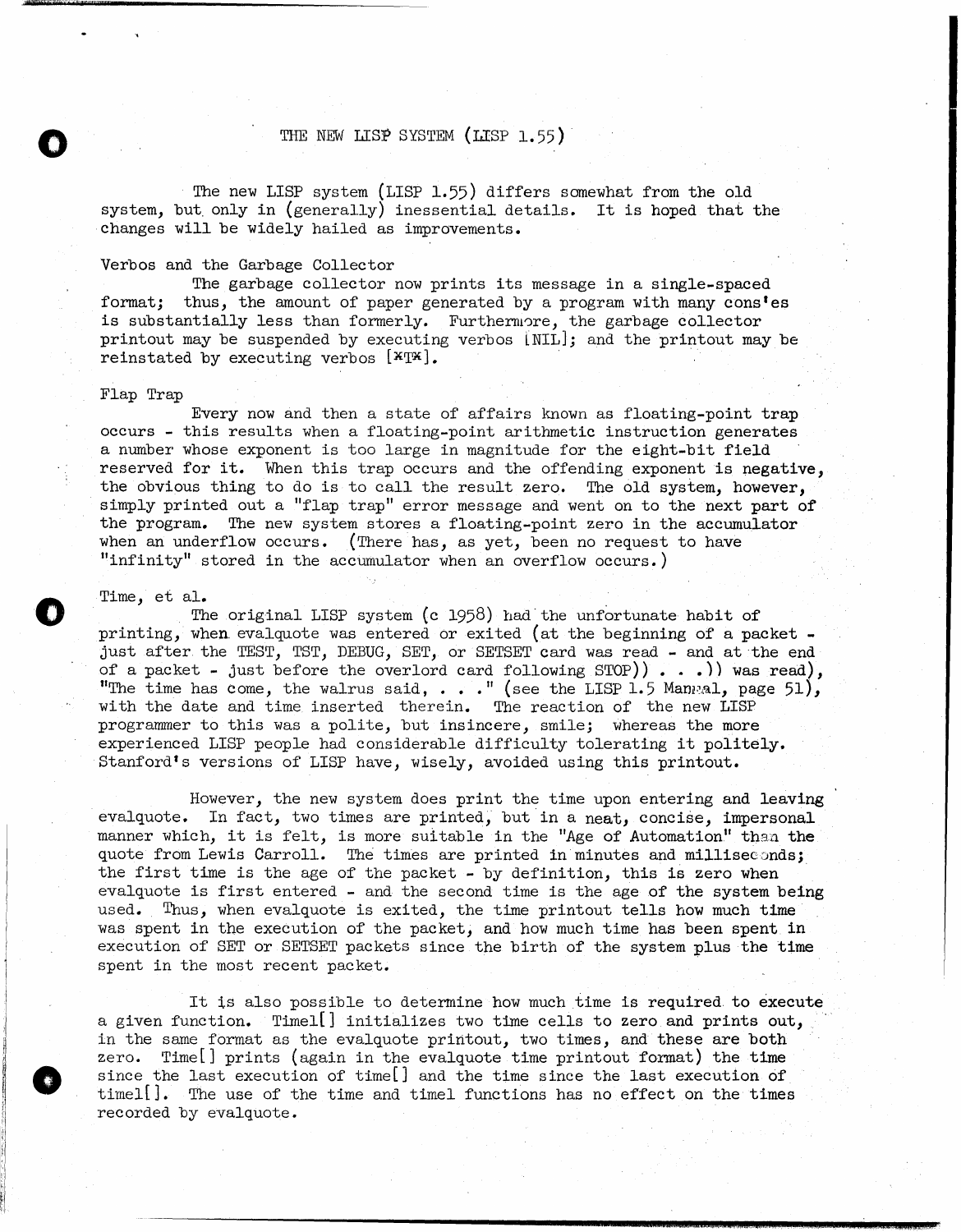#### LAP and Symtab

o

o

o

Heretofore, LAP has not only returned the symbol table as its value, but printed it out as well. This phenomenon is familiar to those who have had much at all to do with LAP or the compiler. The LAP in the new system always printedthe function name and the octal location in which the first word of the assembled function is stored (if the assembled function is not a SUBR or FSUBR, then only the octal origin of the assembledcode is. printed). The printout is left-justified on the utput page and has the form: "FUNCTION\*NAME (ORIGINAL xxxxxQ)".

The value of LAP is still the symlol table, but the printing of the symbol table may be suspended by executing symtab $[NIL]$ ; and the printing may be restored by executing symtab  $[$ <sup>\*T\*</sup>].

#### Non-printing Compiler

The problem of the verbosity of the compiler is only slightly abated by the symtab function. The remainder of the trouble may be cured by executing listing[NIL]. This turns off the printout of the LAP code generated by the compiler. And, of course, the printout may be reinstated by executing listing  $[\mathbf{X}_T\mathbf{X}]$ . Thus, for a perfectly quiet (except for the ORIGIN printout by LAP), one need. only execute symtab[NIL] and listing[NIL] before compiling.

### Tracecount (Alarm-Clock Trace)

The trace feature of LISP is quite useful, but, with very little encouragement, it can generate waste-baskets full of useless output. Often a programmer will find that his output (without tracing) consists of many lines of garbage collector printout, an error message, and a few cryptic remarks concerning the condition of the push-down list at the time the error occurred. In such a situation, one wishes he could begin tracing only a short time before the occurrence of the error. The tracecount function permits exactly this.  $Tracecount[x]$  causes tracing (of those functions designated to be traced by the trace function, as before) to begin after x number of function entrances., Furthermore, when the tracecount feature has been activated, by execution of tracecount  $[x]$ , the blank space in the garbage collector printout will be used to output the number of functions 'entered at the time of that garbage collection, each time the arguments of value of a traced functlon are printed the number of function entrances will also be printed, and if an error occurs, the number of function entranced accomplished before the error occurred will be printed.

The tracecount feature (or Alarm-Clock Trace as it is called by Professor Marvin Minsky of M.I.T.) enables a programmer to run a job (preceding the program by "tracecount [O]"), estimate the number of function entrances which occur before the program generates an error condition or a wrong answer, and run the job again, tracing only the pertinent portion of the execution (a low line count is recommended for this purpose, as the tracecount feature will not turn off tracing once it has been started - the untrace function must be used to accomplish this).

#### Space and Eject

A small amount of additional control over the form of the data printed by LISP has been provided in the space and eject functions.

**----------------------------------\_\_\_** "'.111".'.11a.m.u.~.!.;\$.;e;;.::\_; .1.. a , .. : ~II!!IIIM"'I\_i¥MlIII!I" .IIII!IIJIII ... \_'III!IIIPllfllJ!'li",,:"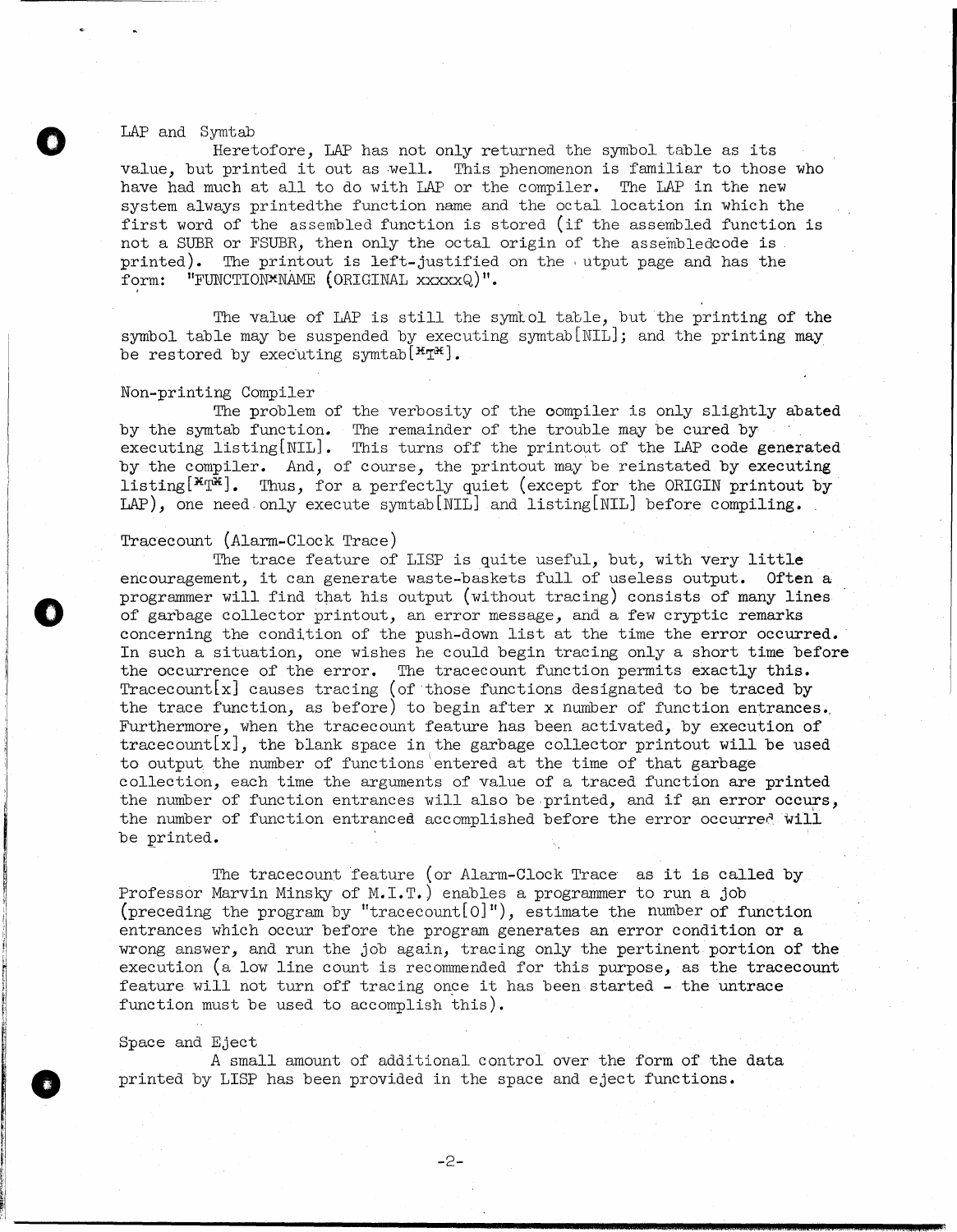$Spec [X_T^{\mathbb{R}}]$  causes all output to be double-spaced. Space [NIL] restores the spacing to its original status; in particular, the output of the print routine reverts to single-spacing, and the 'END OF EVALQUOTE OPERATOR." printout again ejects the page before printing.

Eject<sup>[]</sup> causes a blank line with a carriage control character of 1 to be printed. The result is a skip to the top of the next page of output.

## Esoteric Functions and Modifications

o

o

o

The following descriptions will be of interest only to that small band of LISP users consisting of people with reserved areas on the disk file.

SAVE. *A* new overlord directive has been included in the system which makes it possible to save the current status of core and the active registers on a specified section of the disk in the event that the time estimate is exceeded. SAVE (beginning in column 8) before a TEST, TST, DEBUG, SET, or SETSET card will cause a clock trap to produce a transfer to a portion of overlord which saves the current values of various registers and the location of the instruction which would have been executed next if the clock trap had not occurred, and stores the system on the section of the disk specified by the most recent DISK directive. Then control returns to the monitor and program is halted.

In order to restart the saved program, it is only necessary to load a No.2 card with LISPx, where x is the number of the area of the disk on which the saved program is stored, in the system name column. (Of course, if the job is to be run by the Computation Center, a  $#1$  card is also necessary. If the job is to be loaded on-line, then a blank card is necessary behind the  $\#$ 2 card - one-card programs are not seen by the on-line card-to-tape routine). The save feature makes it possible to run a long job in short chunks, allowing the programmer to look at intermediate results before spending more computer time on the program, but allowing the program to take up where it left off, rather than having to repeat computation previously done.

The save feature is only active during the packet immediately following the SAVE card. Thus, if several packets are included in the program, several SAVE cards (one for each packet) must be used in order to be sure of saving the system.

UNTIME. This routine is not available to the programmer, but its mention here may prevent some anxiety. In the event that the program time estimate is exceeded during disk  $I/0$ , using the old system, one finds himself in the position of having half of one system and half of another stored in core on on the disk. This situation would be intolerable if the programmer were trying to save some definitions on the disk so that he could use them later, or if the save feature were active (so that the saved system would not be quite what it. should be). To avoid this unpleasantness, the disk  $I/O$  routines have been modified so that the clock is, in essepce, turned off during disk reading or writing, and two seconds automatically added to the elapsed time at the conclusion of the read or write operation. *A* clock trap that would normally have occurred during the execution of the read or write will be executed before the I/O can take place.

-3-